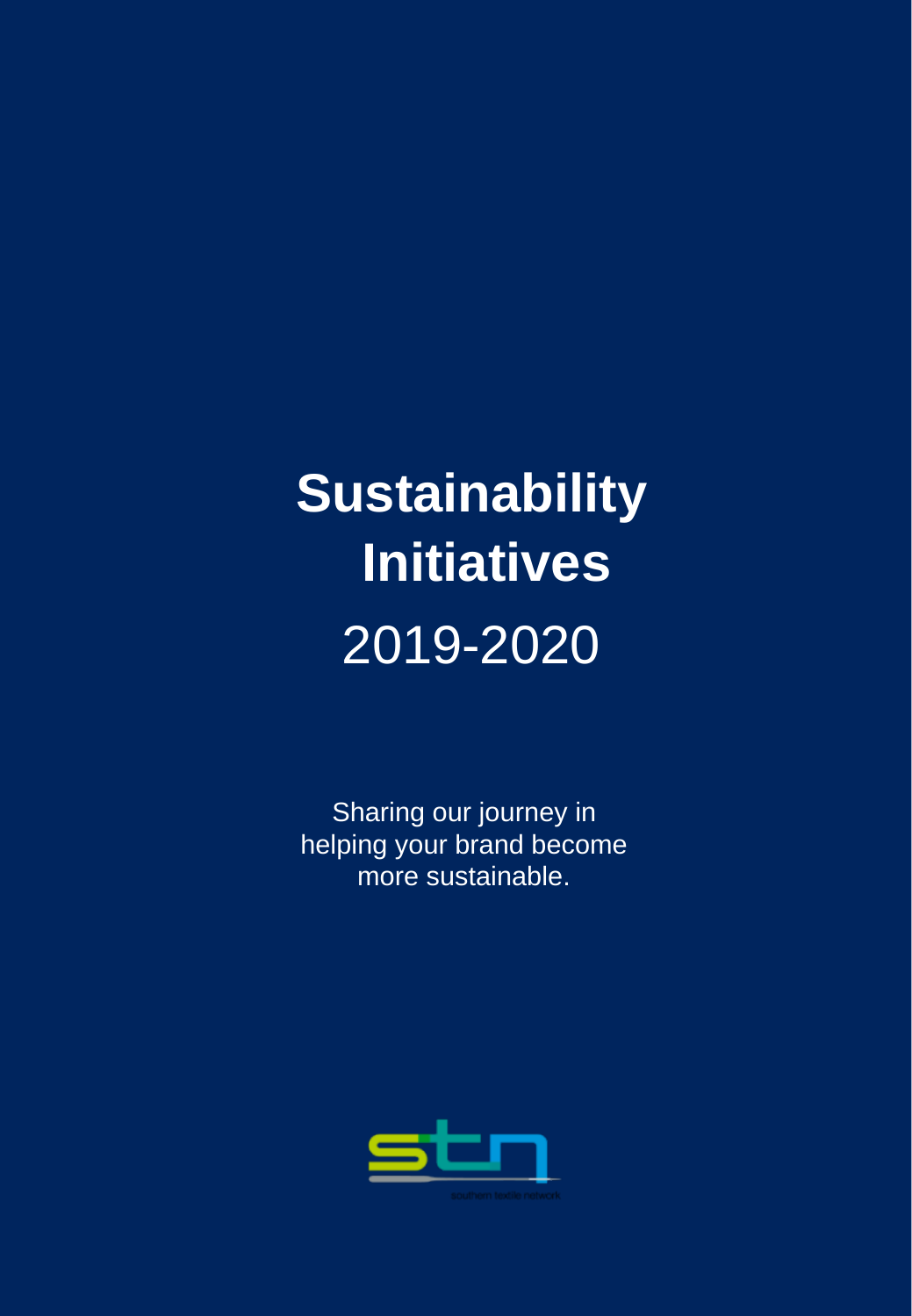**Dear Client,**

In 2019, the group completely reviewed its strategic planning which resulted in a redefinition of its purpose which included sustainability as part of our core values and our culture.

### **DRESS THE WORLD WITH QUALITY, SOCIAL RESPONSIBILITY AND SUSTAINABILITY**

Our purpose revolves around sustainability. That means taking our value proposition to the next level to adapt to our client's needs, the market's needs, and what society expects, not just today but in the future as well.

We seek to be an example of how a business can be more sustainable and, at the same time, profitable.

We are aware that we do not have all the answers and that not all the solutions exist yet, but we work tirelessly to fulfill our commitments.

Any action we take, we take into account our clients and their business. Our approach seeks that our efforts to be more sustainable and contribute to the sustainability of your brand.

Our clients can trust when they require an ally to initiate projects and provide innovative more sustainable solutions. At Southern Textile Network, when we set our minds to something, we work to deliver.

We present our progress for the years 2019 and 2020. They have been some difficult years for the industry, but we have worked tirelessly to continue offering quality and sustainability at the best price to our customers.

We invite you to learn more about our progress.

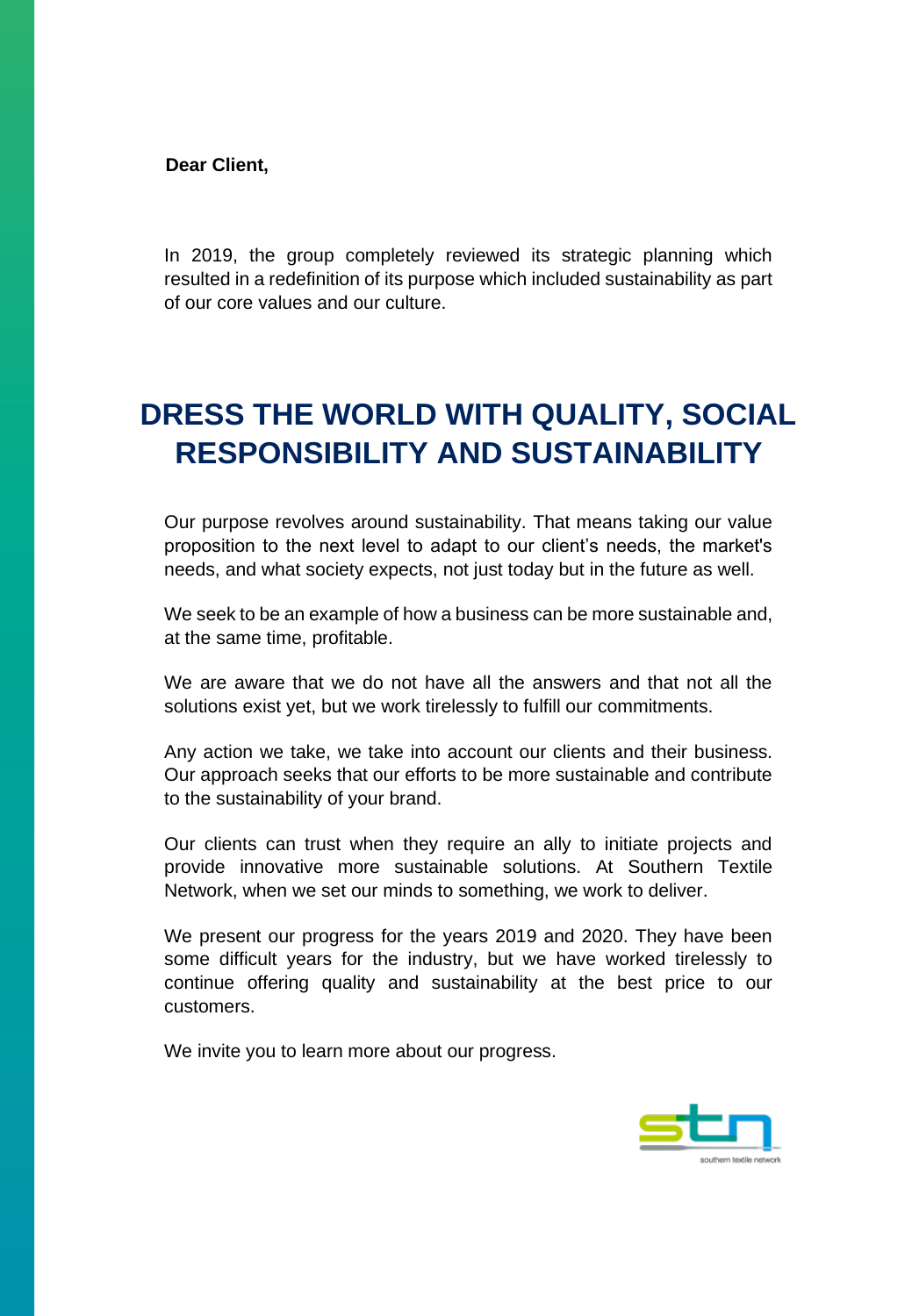## **Evolving our sustainability governance**

- Since 2020, an Environmental Health and Safety (EHS) area has been incorporated into our operations. The head of this area is in charge of implementing an environmental management system that involves local regulation, international practices, and other sustainable certifications. On top of that, a senior management committee has been established in order to monitor all the sustainable actions.
- During 2021, a "2030 sustainability plan" was designed which will results in the guideline of our operations and expected KPIs within the next 10 years. This plan is aligned with 9 of the Sustainable Development Goals.
- Our company is not 100% vertically integrated. We rely on strategic partners such as spinning, weaving, and dye industries. Therefore, we have established an internal committee whose main task is to engage our partners within the sustainable efforts
- A sustainability training program was implemented in 2021 for key employees in order to enhance and embrace circular economy and sustainable principles. In addition, employees will participate in cocreate sustainable projects to implement during 2021-2022.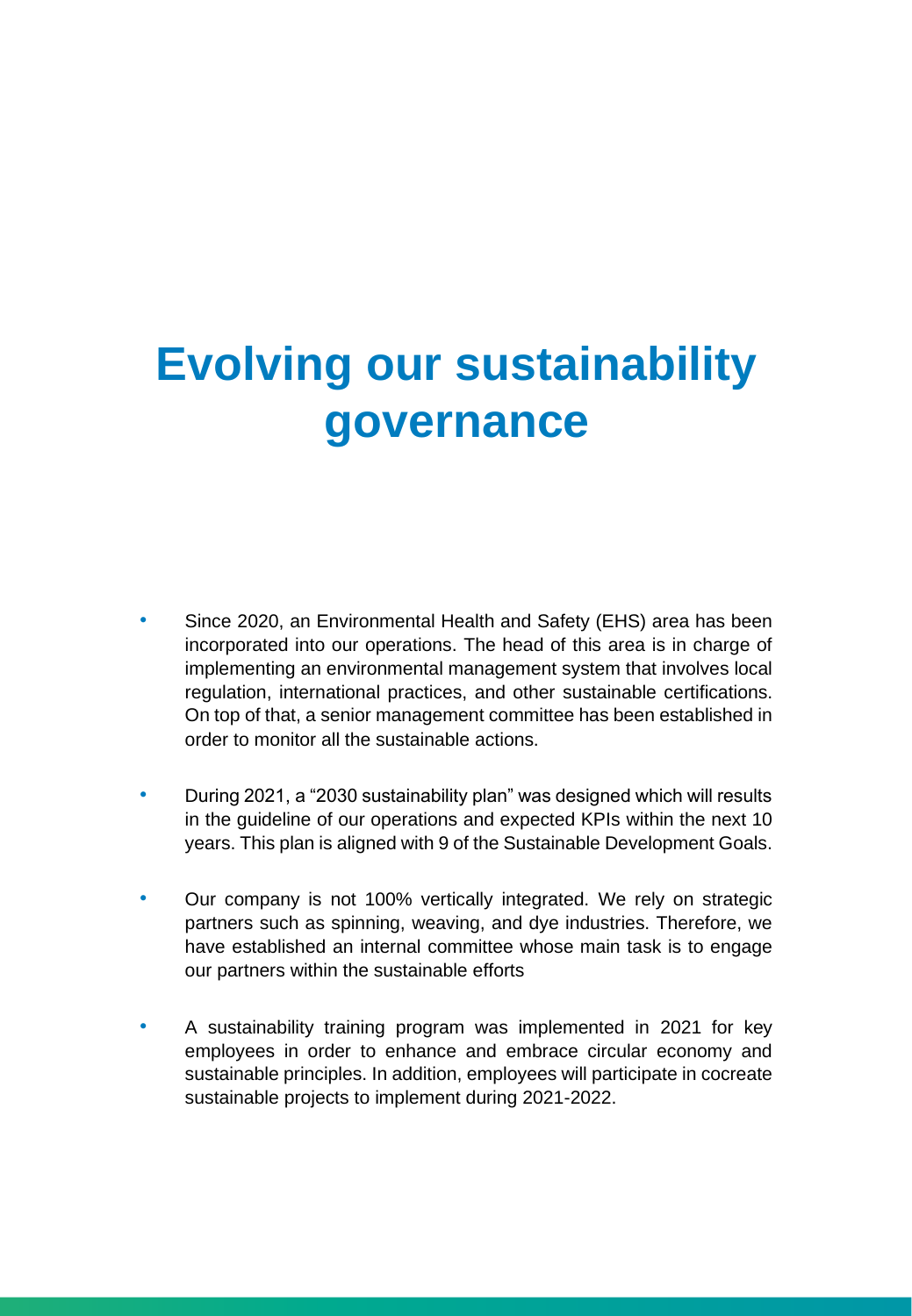### **Establishing a baseline**

#### **ENVIRONMENTAL AND SOCIAL MANAGEMENT**

Since 2019 our group is measuring its environmental impacts through the Higg Index Platform.

The Higg index was developed by the [Sustainable](https://apparelcoalition.org/the-sac/) [Apparel](https://apparelcoalition.org/the-sac/) [Coalition](https://apparelcoalition.org/the-sac/) (SAC), which is the apparel, footwear, and textile industry's leading alliance for sustainable production. SAC members represent a combined annual revenue that exceeds US\$750 billion.



The Higg tools establish a framework that standardizes value chain sustainability measurement and scoring for all industry participants: brands, retailers, and facilities of all sizes. The data collected includes aspects of both Environmental and Social Management.

- Since 2019 we have measured our performance with the Facility Environmental Module (FEM) of the Higg Index.
- Since 2020, we started filling in the social and labor module (FSLM) of the Higg index in order to ensure that our social and labor initiatives are under world-class standards.
- With this data, we have identified hotspots to continuously improve our sustainability performance.
- **Our goal is to achieve level 1 of the Higg Index by the end of 2021 and level 2 by 2025.**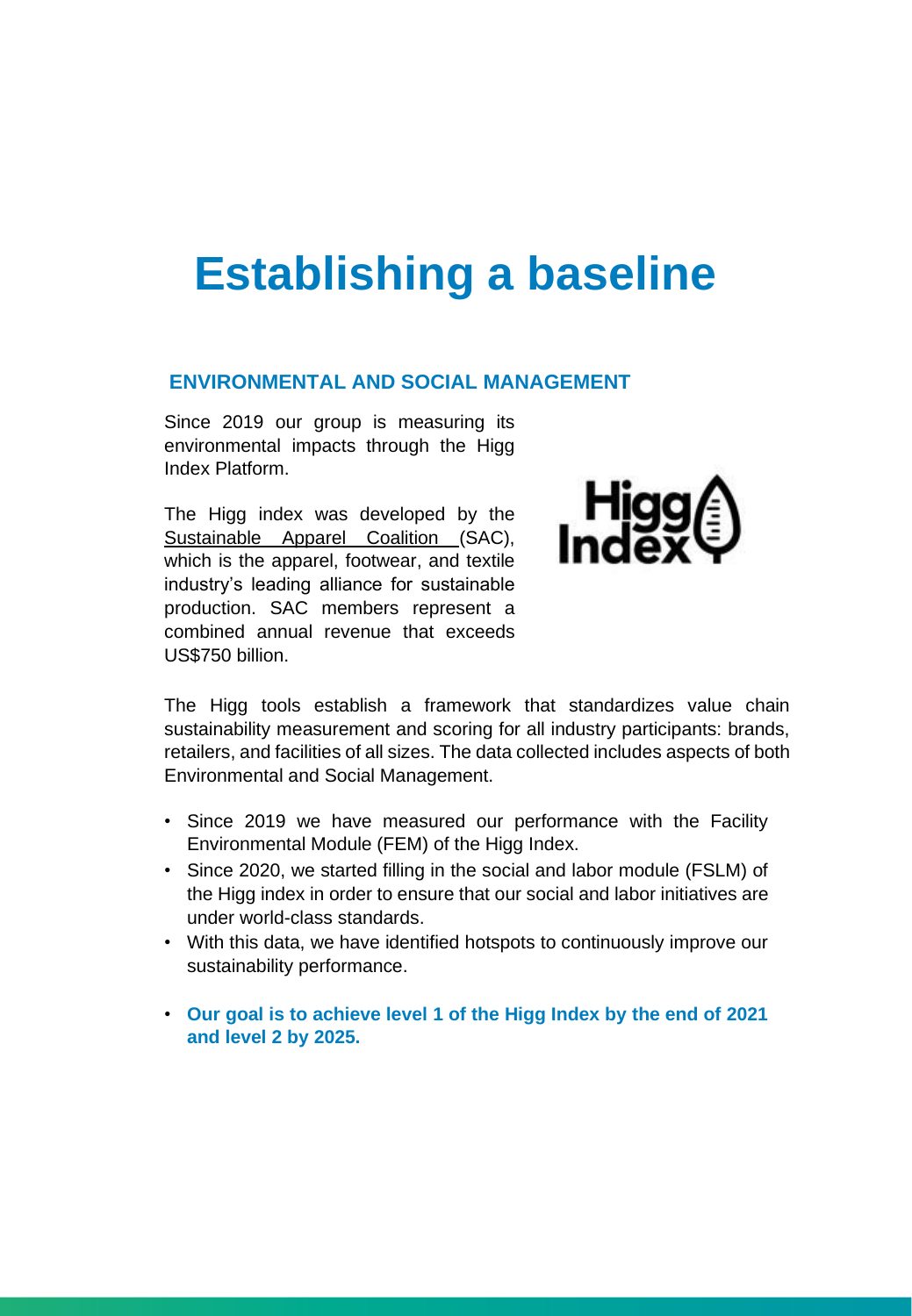#### **CARBON FOOTPRINT**



- In 2019 we started to measure the carbon and water footprint of our operations. The measurements are in charge of a third party on a yearly basis. With this information, we have established a baseline.
- For our carbon footprint have designed actions in order to mitigate and compensate our carbon footprint.
- We have offset our emissions by purchasing carbon credits and became neutral carbon (scope 1 and 2) for our 2020 operations.

#### **WATER FOOTPRINT**

• We will implement projects in order to reduce the water and wastewater used in the plant among other initiatives of shared value within our influence area.

#### **WASTE MANAGEMENT**

• Since 2019, all the waste generated at our plant is measured. In 2021, a plan for reduction and reuse is being developed in order to introduce circular economy criteria among our operations.

#### **SOCIAL RESPONSIBILITY**

• Some important projects are already in place, such as donations of blankets made of our recycled textile scraps, and donations of plastic, paper, and cardboard to NGOS aiming to help local hospitals.



Different social initiatives are in place: subsidized bicycles for plant employees, WRAP certification, Covid free facility protocol certified by Bureau Veritas, among others.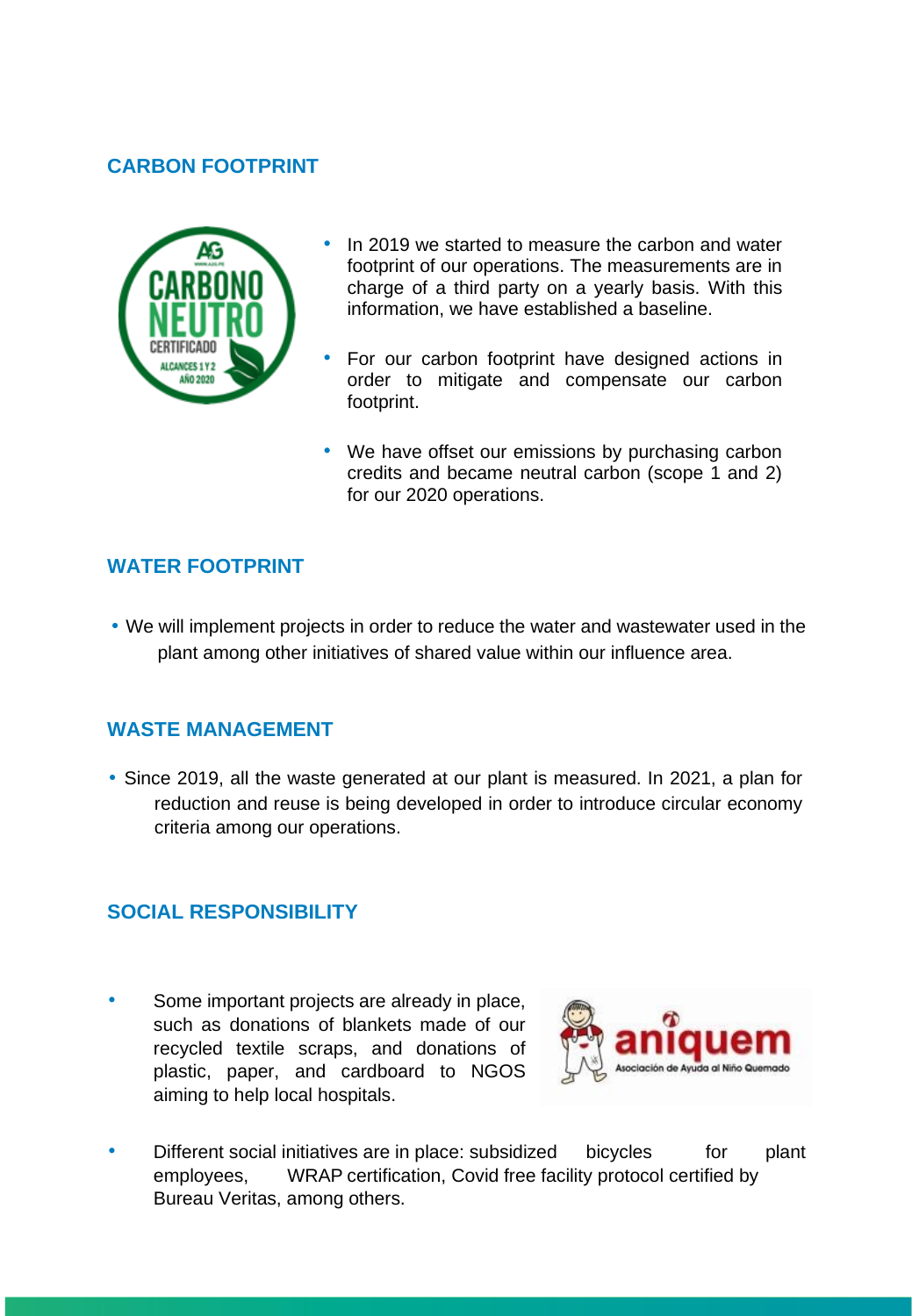### **Certifications**

- In July 2021, STN successfully achieved sustainability certifications which allow us to manufacture garments with organic fibers, recycled textiles.
- We have renewed our WRAP certification ensuring our facilities keep proper environmental and social conditions.
- In addition, since October 2021 STN is part of the US Cotton Trust Protocol and Cotton Leads which help retailers to show that the cotton of their supply chain is more sustainably grown.



### **Innovation**

- In 2021, STN won a national innovation contest (Innovate Perú) and was granted government funds for developing and implementing sustainable pilot projects.
- As of October 2021, we are currently finishing phase 1 of the contest and we have identified opportunities in the waste and water challenges. The pilots will be executed in 2022.